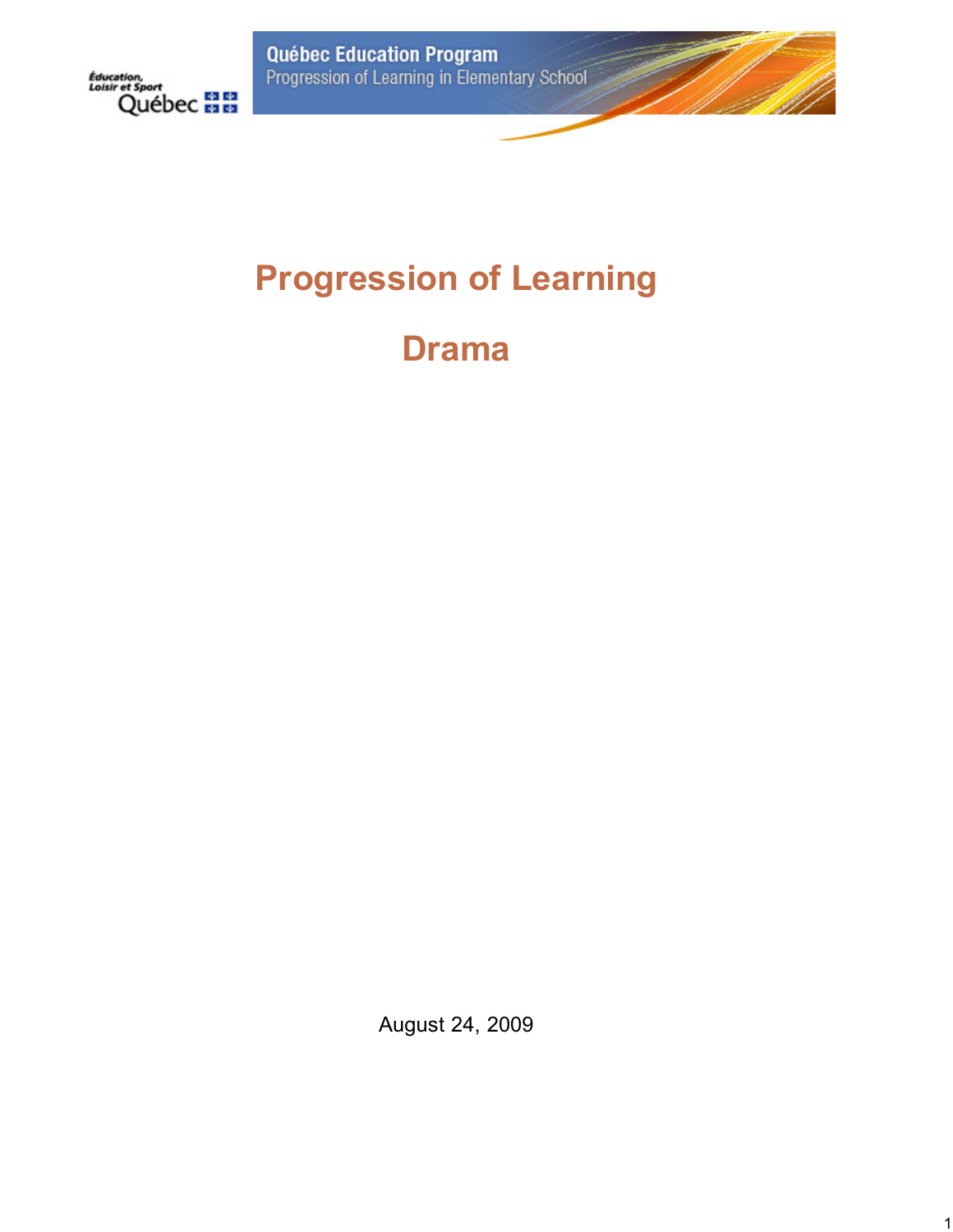## **Table of Contents**

| <b>Introduction</b>                                                                          | 3  |
|----------------------------------------------------------------------------------------------|----|
| <b>Knowledge</b>                                                                             |    |
| <b>Applications of Knowledge</b>                                                             | 7  |
| Competency 1 – To invent short scenes                                                        |    |
| Competency 2 – To interpret short scenes                                                     | 11 |
| Competency 3 – To appreciate dramatic works, personal productions and those of<br>classmates | 15 |

Reproduction rights

Educational institutions are authorized to reproduce this document in whole or in part. If copies are sold, the price must not exceed the cost of reproduction. This document is available at: [ www.mels.gouv.qc.ca/progression/index\_en.asp ]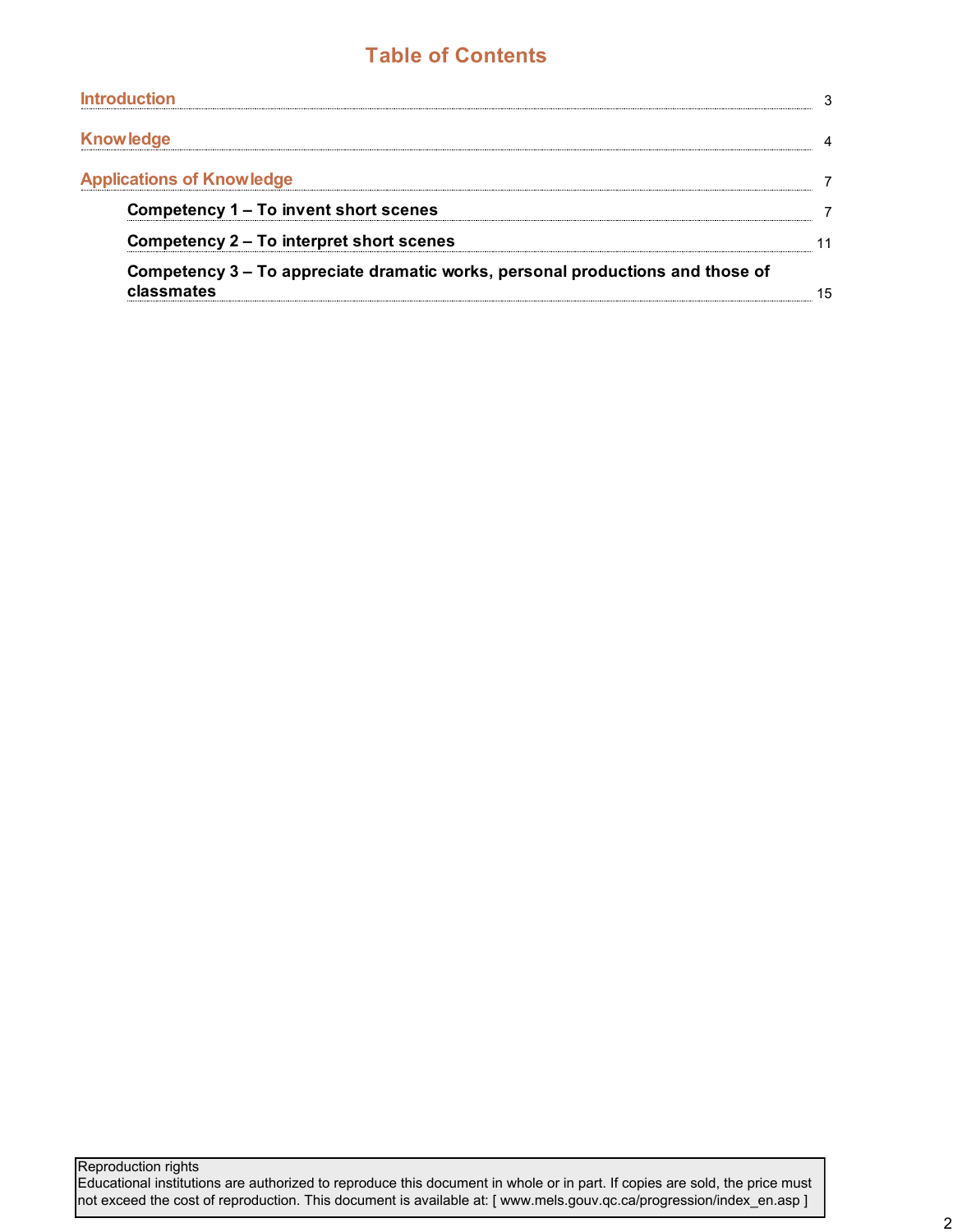### **Introduction**

In order to invent or interpret short scenes and to appreciate dramatic works, students must acquire a certain amount of knowledge related to the language of drama, performance techniques, styles of theatre and elements of drama. Presented schematically in the program as essential knowledges, this learning is addressed here in order to facilitate teachers' planning. It is presented in four tables. The first table covers knowledge that students should have acquired by the end of each cycle. The other three tables illustrate, by means of observable actions, how this knowledge is mobilized in the exercise of each of the three competencies developed in the program. Related to the key features of the competencies, the action verbs used in each statement show the progression of learning from one cycle to the next. Teachers will be better equipped to ensure students' competency development if they include in their planning simple or complex tasks aimed at the acquisition and application of different items of knowledge in a given context.

Since competency development and acquisition of the knowledge underlying the competency are closely related, the particulars contained in this document should enable teachers to help students acquire the tools they need to develop each of the program's competencies and to discover their artistic sensitivity and their creative potential.

Throughout elementary school, students in the Drama program become familiar with the creative process by using various elements of knowledge to invent their own short scenes. They also use this knowledge to interpret the meaning of a story, which adds to their cultural experience. Lastly, they learn to express themselves using the appropriate subject-specific vocabulary and acquire the skills they need to exercise critical judgment when appreciating dramatic works, personal productions and those of classmates.

The elementary-level Arts Education programs were designed to ensure the progression of learning in each subject area from the first to the sixth years. However, since continuity is required only for one of the two arts subjects, $^{\rm 1}$  the second subject may not be offered continuously throughout elementary school. In such a case, it is important to provide students with as complete an arts education as possible, taking their abilities into account. For example, if the drama course is offered in one cycle only, teachers should make an effort to help students acquire not only the knowledge associated with that cycle, but any other knowledge deemed essential. This knowledge appears as statements in bold type.

In short, by progressively acquiring the knowledge outlined in this document, students will develop the competencies presented in the Drama program. The tables will allow teachers to provide students with the conditions necessary for competency development at the elementary level.

<sup>1.</sup> The *Basic school regulation for preschool, elementary and secondary education* stipulates that two of the four arts subjects (Drama, Visual Arts, Dance and Music) are compulsory at the elementary level. According to these obligations, one of the two subjects taught in Cycles Two and Three must be the same as one of those taught in Cycle One.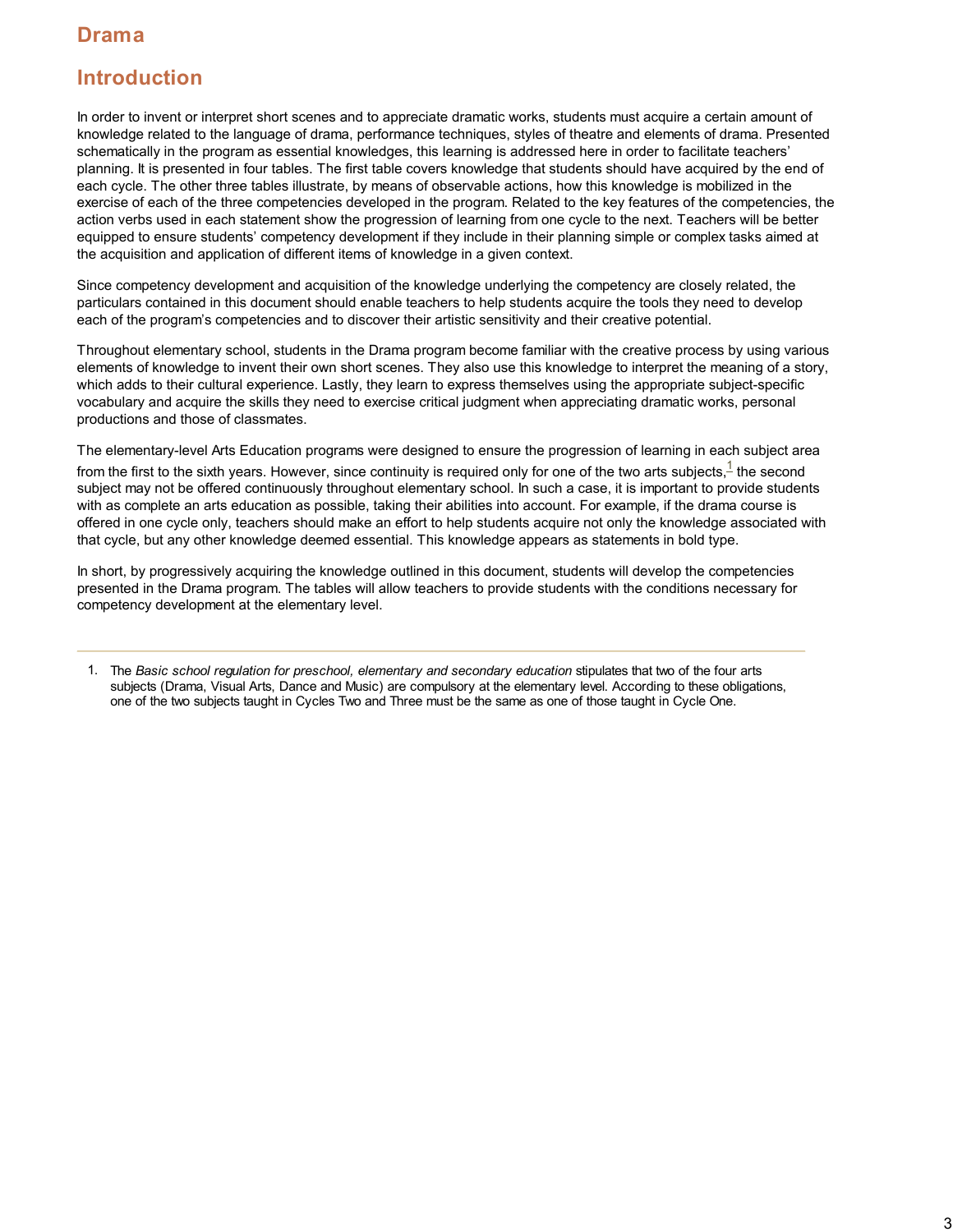# **Knowledge**

In their planning, teachers should include a variety of simple tasks (diverse exploration and experimentation activities) to help students acquire and apply the knowledge in this table.

| →       | Student constructs knowledge with teacher guidance.                                                                                                                             |               |                            |                   |                         |                              |   |
|---------|---------------------------------------------------------------------------------------------------------------------------------------------------------------------------------|---------------|----------------------------|-------------------|-------------------------|------------------------------|---|
| ÷       | Student applies knowledge by the end of the school year.                                                                                                                        |               |                            | <b>Elementary</b> |                         |                              |   |
|         | Student reinvests knowledge.                                                                                                                                                    |               |                            |                   |                         |                              |   |
| cycles. | The statements in bold type indicate knowledge that should be given priority if the program is not taught in all                                                                |               | <b>Cycle</b><br><b>One</b> | <b>Cycle</b>      | <b>Two</b>              | <b>Cycle</b><br><b>Three</b> |   |
|         | A. Language of drama                                                                                                                                                            | 1             | $\overline{2}$             | $\mathbf{3}$      | $\overline{\mathbf{A}}$ | 5                            | 6 |
|         | 1. Expression using the body                                                                                                                                                    |               |                            |                   |                         |                              |   |
|         | a. Names two expressions using the body related to characters: attitude and<br>gestures                                                                                         | $\rightarrow$ | $\star$                    |                   |                         |                              |   |
|         | b. Names four expressions using the body related to characters and dramatic action:<br>attitude, gestures, mimicry and movement                                                 |               |                            | $\rightarrow$     | ∗                       |                              |   |
|         | c. Names the expressions using the body related to characters and dramatic action:<br>attitude, gestures, mimicry, movement and rhythm                                          |               |                            |                   |                         |                              |   |
|         | 2. Expression using the voice                                                                                                                                                   |               |                            |                   |                         |                              |   |
|         | 2.1. Vocal sounds                                                                                                                                                               |               |                            |                   |                         |                              |   |
|         | a. Names some noises and sounds related to actions                                                                                                                              | $\rightarrow$ | ★                          |                   |                         |                              |   |
|         | b. Names some noises and sounds related to actions or emotions                                                                                                                  |               |                            | →                 | $\star$                 |                              |   |
|         | 2.2. Speech                                                                                                                                                                     |               |                            |                   |                         |                              |   |
|         | a. Names the following expression using the voice: intensity                                                                                                                    | $\rightarrow$ | $\star$                    |                   |                         |                              |   |
|         | b. Names the following expressions using the voice: intensity and duration                                                                                                      |               |                            | $\rightarrow$     | $\star$                 |                              |   |
|         | c. Names the following expressions using the voice: intensity, duration, pitch and<br>timbre                                                                                    |               |                            |                   |                         | →                            |   |
|         | 2.3. Vocal ensemble                                                                                                                                                             |               |                            |                   |                         |                              |   |
|         | a. Identifies some characteristics of a chorus                                                                                                                                  |               |                            |                   |                         | $\rightarrow$                |   |
|         | <b>B. Performance techniques</b>                                                                                                                                                |               | $\mathbf{2}$               |                   |                         |                              |   |
|         | 1. Performance conditions                                                                                                                                                       |               |                            |                   |                         |                              |   |
|         | a. Names the following performance conditions: attention, memorization and direction<br>of gaze                                                                                 | $\rightarrow$ | ★                          |                   |                         |                              |   |
|         | b. Names the following performance conditions: listening, memorization and<br>direction of gaze                                                                                 |               |                            | $\rightarrow$     | $\star$                 |                              |   |
|         | c. Names the following performance conditions: concentration, memorization and<br>direction of gaze                                                                             |               |                            |                   |                         |                              |   |
|         | 2. Vocal techniques                                                                                                                                                             |               |                            |                   |                         |                              |   |
|         | a. Names one of the following vocal techniques: posture, sound production, breathing<br>or speed of delivery                                                                    |               | $\star$                    |                   |                         |                              |   |
|         | b. Names some of the following vocal techniques: breathing, posture, sound<br>production, projection of sound, pronunciation and speed of delivery                              |               |                            | $\rightarrow$     | $\star$                 |                              |   |
|         | c. Distinguishes among the following vocal techniques: breathing, posture, sound<br>production, projection of sound, pronunciation, speed of delivery, rhythm and<br>intonation |               |                            |                   |                         |                              |   |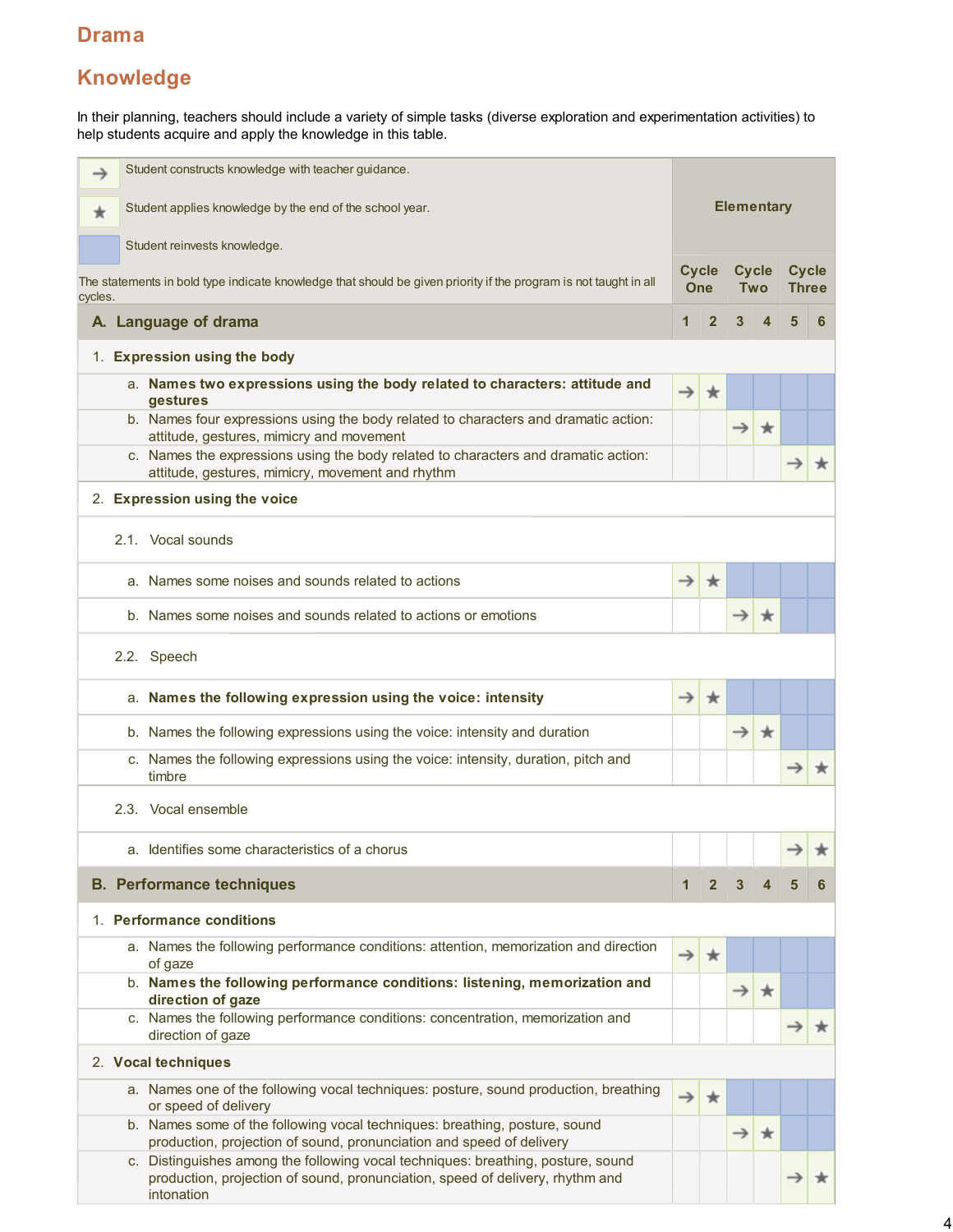| 3. Body techniques                                                                                                            |               |                |               |         |  |
|-------------------------------------------------------------------------------------------------------------------------------|---------------|----------------|---------------|---------|--|
| a. Names one of the following body techniques: relaxation, flexibility or levels                                              | $\rightarrow$ | $\star$        |               |         |  |
| b. Names some of the following body techniques: relaxation, flexibility, rhythms, levels<br>and energy                        |               |                | $\rightarrow$ | $\star$ |  |
| c. Distinguishes among the following body techniques: relaxation, flexibility, rhythms,<br>levels and energy                  |               |                |               |         |  |
| d. Identifies new body techniques such as exaggeration or balance/imbalance                                                   |               |                |               |         |  |
| 4. Expressive elements                                                                                                        |               |                |               |         |  |
| a. Names an expressive element such as the nature of a character                                                              | $\rightarrow$ | $\star$        |               |         |  |
| b. Names some expressive elements such as the nature of a character and the<br>characteristics of a story                     |               |                | →             | ★       |  |
| C. Styles of theatre                                                                                                          | 1             | $\mathbf{2}$   |               |         |  |
| 1. Marionettes                                                                                                                |               |                |               |         |  |
| a. Names the basic positions of concealed or full-view manipulation                                                           | →             | ∗              |               |         |  |
| b. Names the following means of characterizing marionettes: breathing, direction of<br>gaze, gait and voice                   | →             | ★              |               |         |  |
| 2. Clown performance                                                                                                          |               |                |               |         |  |
| a. Names the following comic effects: physical actions, word play, repetition and<br>exaggeration                             |               |                |               | ★       |  |
| b. Lists elements of clown comedy such as imitation, reversal of situation, parody of<br>circus games and problem solving     |               |                |               | ★       |  |
| 3. Shadow theatre                                                                                                             |               |                |               |         |  |
| a. Names elements of shadow theatre technique such as distance, body position,<br>shadow and special effects                  |               |                | →             | $\star$ |  |
| 4. Performance in masks                                                                                                       |               |                |               |         |  |
| a. Names elements of mask technique such as direction of gaze, origin and quality of<br>gesture, rhythm and position in space |               |                |               |         |  |
| D. Elements of drama                                                                                                          | 1             | $\overline{2}$ | 3             |         |  |
| 1. Space                                                                                                                      |               |                |               |         |  |
| a. Names types of simple blocking in a performance space                                                                      | →             | ∗              |               |         |  |
| b. Names types of memorized blocking journey, using place markers                                                             |               |                |               | $\star$ |  |
|                                                                                                                               |               |                | →             |         |  |
| c. Distinguishes playing area from the performance area                                                                       |               |                |               |         |  |
| d. Identifies the levels in a performance area                                                                                |               |                |               |         |  |
| 2. Object                                                                                                                     |               |                |               |         |  |
| a. Names the following functions of an object: imaginary and utilitarian                                                      | →             | ★              |               |         |  |
| b. Distinguishes between the functions of an object: imaginary and utilitarian                                                |               |                | $\rightarrow$ | $\star$ |  |
| 3. Set design <sup>1</sup>                                                                                                    |               |                |               |         |  |
| 4. Costume                                                                                                                    |               |                |               |         |  |
| a. Names the function of a costume element                                                                                    | →             |                |               |         |  |
| b. Names the function of some costume elements                                                                                |               |                | →             | $\star$ |  |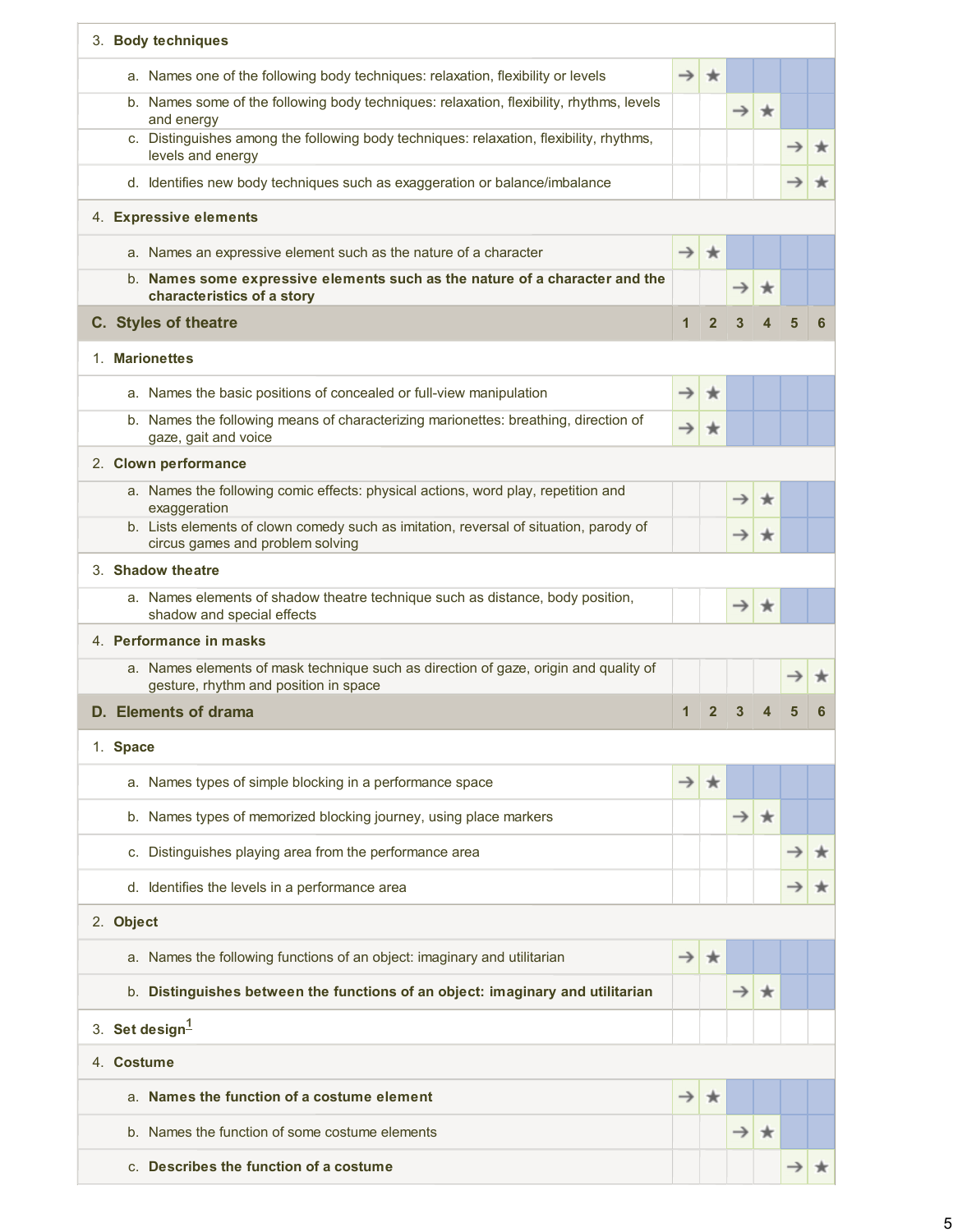| 5. Sound environment                                                                                       |               |                |               |         |   |   |
|------------------------------------------------------------------------------------------------------------|---------------|----------------|---------------|---------|---|---|
| a. Identifies different vocal effects related to characters                                                |               |                | $\rightarrow$ | ∗       |   |   |
| b. Identifies different sound effects related to stories                                                   |               |                |               |         |   |   |
| 6. Lighting                                                                                                |               |                |               |         |   |   |
| a. Identifies the position of a character in the light                                                     | $\rightarrow$ | $\star$        |               |         |   |   |
| b. Recognizes the intensity and colour of light                                                            |               |                | $\rightarrow$ | $\star$ |   |   |
| c. Names simple lighting effects                                                                           |               |                |               |         |   |   |
| <b>E.</b> Structures                                                                                       | $\mathbf 1$   | $\overline{2}$ | $\mathbf{3}$  |         |   |   |
| 1. Story development                                                                                       |               |                |               |         |   |   |
| a. Names a characteristic of continuous story development such as the beginning and<br>ending of the story | $\rightarrow$ | $\star$        |               |         |   |   |
| b. Names characteristics of continuous story development such as<br>development, plot twists and ending    |               |                | $\rightarrow$ | $\star$ |   |   |
| c. Names the following discontinuous story development: tableaux                                           |               |                |               |         |   |   |
| 2. Types of discourse $1$                                                                                  |               |                |               |         |   |   |
| 3. Improvisation $1$                                                                                       |               |                |               |         |   |   |
| 4. Writing $1$                                                                                             |               |                |               |         |   |   |
| F. Drama appreciation repertoire                                                                           | $\mathbf 1$   | $\overline{2}$ | $\mathbf{3}$  |         | 5 | 6 |
| 1. Types of excerpts $^1$                                                                                  |               |                |               |         |   |   |

1. Since these elements are evident in action, they are included in the *Applications of Knowledge* section*.*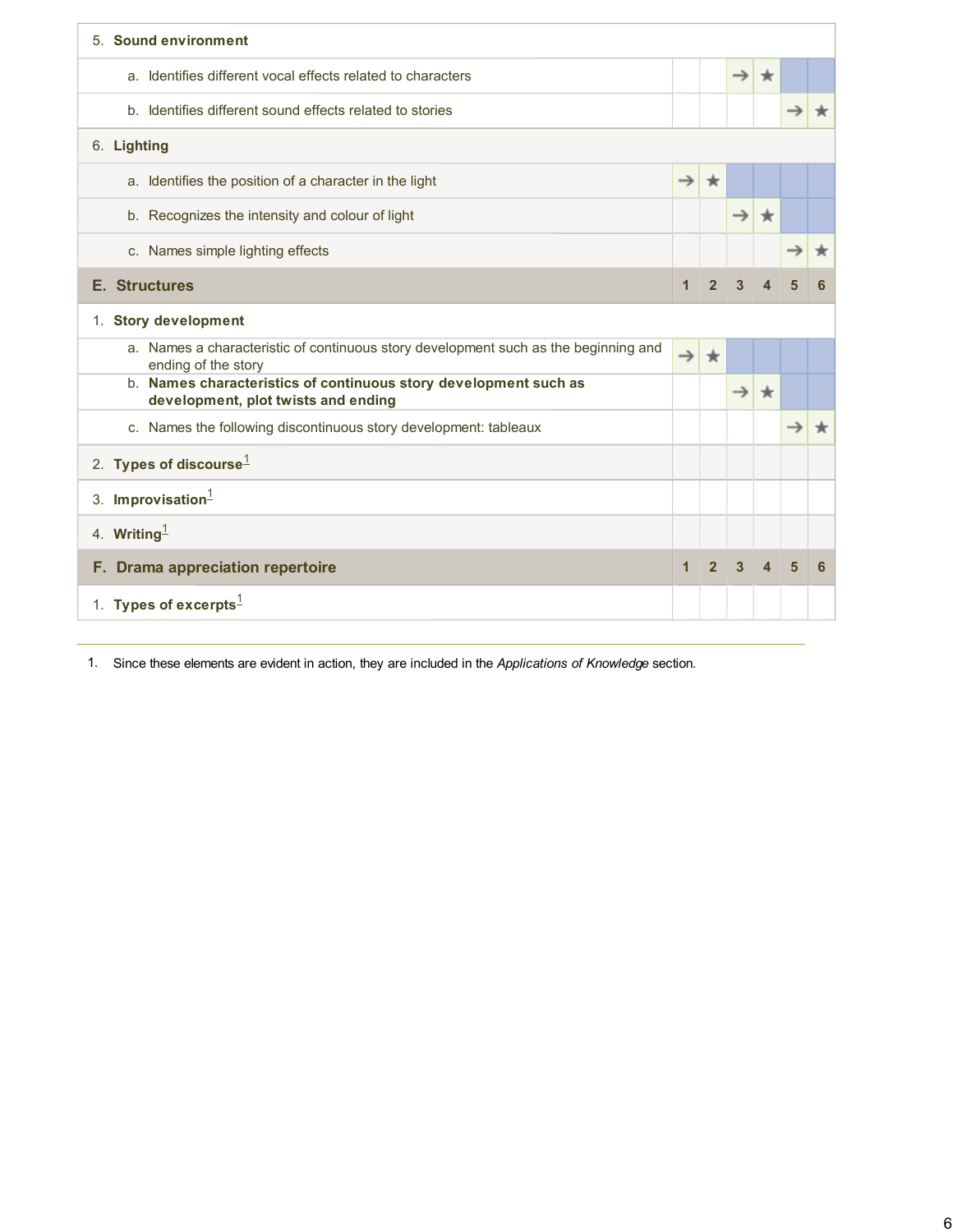# **Applications of Knowledge**

#### **Competency 1 – To invent short scenes**

| →       | Student constructs knowledge with teacher guidance.                                                                                    |                |                            |                   |                            |                              |   |
|---------|----------------------------------------------------------------------------------------------------------------------------------------|----------------|----------------------------|-------------------|----------------------------|------------------------------|---|
| $\star$ | Student applies knowledge by the end of the school year.                                                                               |                |                            | <b>Elementary</b> |                            |                              |   |
|         | Student reinvests knowledge.                                                                                                           |                |                            |                   |                            |                              |   |
| cycles. | The statements in bold type indicate knowledge that should be given priority if the program is not taught in all                       |                | <b>Cycle</b><br><b>One</b> |                   | <b>Cycle</b><br><b>Two</b> | <b>Cycle</b><br><b>Three</b> |   |
|         | A. To use personal ideas inspired by the stimulus for creation                                                                         | $\mathbf 1$    | $\overline{2}$             | 3                 | $\boldsymbol{\Delta}$      | 5                            | 6 |
|         | 1. Structure                                                                                                                           |                |                            |                   |                            |                              |   |
|         | 1.1. Story development                                                                                                                 |                |                            |                   |                            |                              |   |
|         | a. Creates a story with continuous development, with a beginning and an ending                                                         | $\rightarrow$  | $\star$                    |                   |                            |                              |   |
|         | b. Creates a story with continuous development, with a plot twist and an<br>ending                                                     |                |                            | $\rightarrow$     | $\star$                    |                              |   |
|         | c. Creates a story with continuous development, with a plot twist and an<br>ending, and with discontinuous development, using tableaux |                |                            |                   |                            | $\rightarrow$                |   |
|         | 1.2. Type of discourse                                                                                                                 |                |                            |                   |                            |                              |   |
|         | a. Drafts a dialogue                                                                                                                   | $\rightarrow$  | $\star$                    |                   |                            |                              |   |
|         | b. Drafts a narration                                                                                                                  |                |                            | →                 | $\star$                    |                              |   |
|         | 1.3. Writing (individual or group)                                                                                                     |                |                            |                   |                            |                              |   |
|         | a. Writes a basic storyline                                                                                                            |                |                            |                   |                            |                              |   |
|         | B. To use elements of the language of drama, performance techniques, styles<br>of theatre and elements of drama                        | $\overline{1}$ | $\overline{2}$             | 3                 |                            | 5                            | 6 |
|         | 1. Language of drama                                                                                                                   |                |                            |                   |                            |                              |   |
|         | 1.1. Expression using the body                                                                                                         |                |                            |                   |                            |                              |   |
|         | a. Finds an attitude and a gesture related to the character                                                                            |                |                            |                   |                            |                              |   |
|         | b. Finds attitudes, gestures, mimicry and movements related to the character                                                           |                |                            | →                 | $\star$                    |                              |   |
|         | c. Chooses gestures, attitudes, mimicry, movements and rhythm related to the<br>character                                              |                |                            |                   |                            |                              |   |
|         | 1.2. Expression using the voice                                                                                                        |                |                            |                   |                            |                              |   |
|         | 1.2.1 Vocal sounds                                                                                                                     |                |                            |                   |                            |                              |   |
|         | a. Uses in his/her creation a noise and a sound related to the dramatic action                                                         | $\rightarrow$  | ★                          |                   |                            |                              |   |
|         | b. Uses in his/her creation noises and sounds related to the dramatic action and the<br>character's emotions                           |                |                            | →                 | $\star$                    |                              |   |
|         | c. Combines noises and sounds related to the dramatic action and the character's<br>emotions                                           |                |                            |                   |                            |                              |   |
|         | 1.2.2 Speech                                                                                                                           |                |                            |                   |                            |                              |   |

7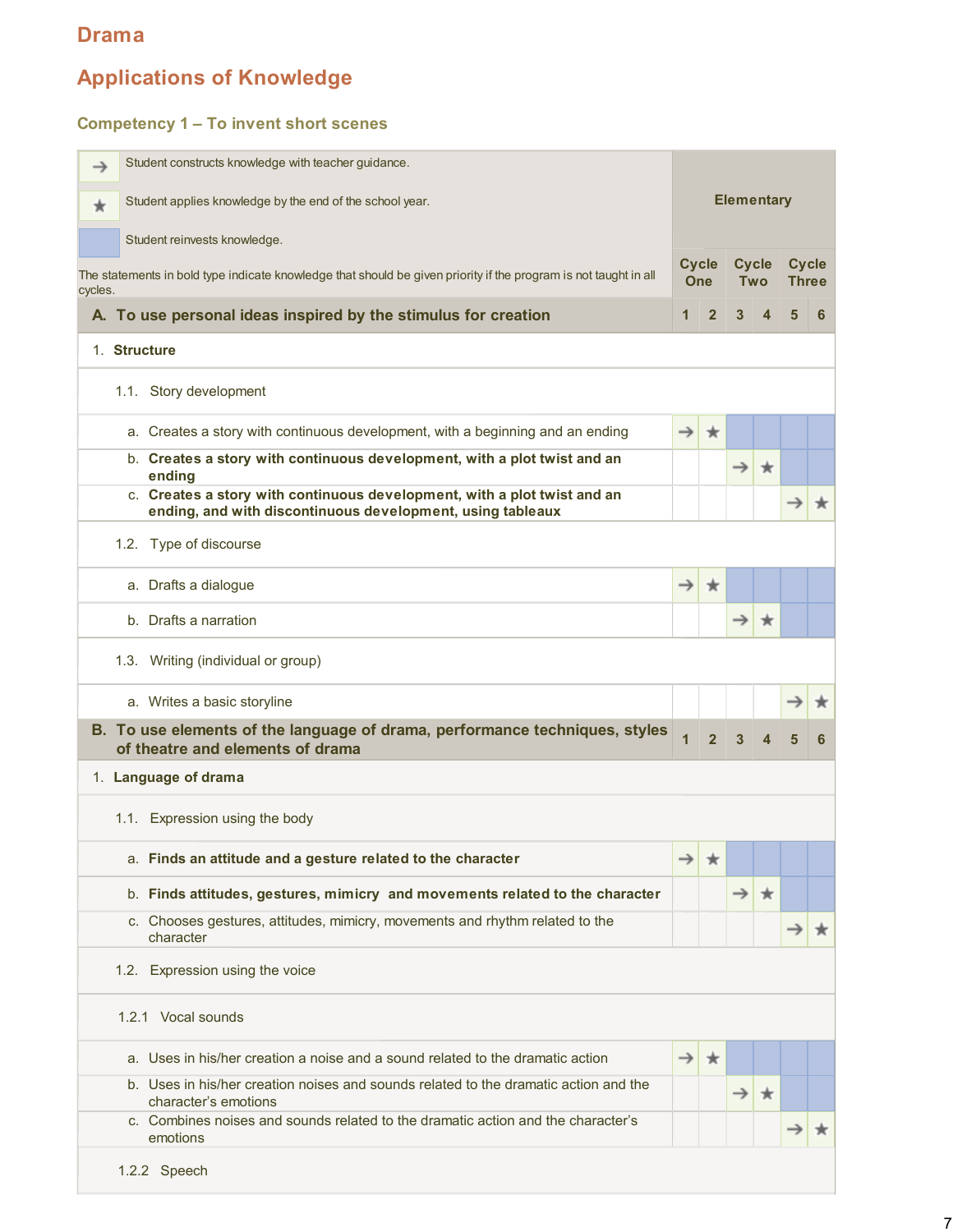|  | a. Finds a vocal intensity related to the nature of the character                                                                                               |               | ★       |               |         |  |
|--|-----------------------------------------------------------------------------------------------------------------------------------------------------------------|---------------|---------|---------------|---------|--|
|  | b. Finds a vocal intensity related to the emotions and nature of the character                                                                                  |               |         | $\rightarrow$ | $\star$ |  |
|  | c. Combines expressions using the voice related to the emotions and nature of the<br>character, such as intensity, pitch and timbre                             |               |         |               |         |  |
|  | d. Finds some chorus effects for his/her creation                                                                                                               |               |         |               |         |  |
|  | 2. Performance techniques                                                                                                                                       |               |         |               |         |  |
|  | 2.1. Vocal techniques                                                                                                                                           |               |         |               |         |  |
|  | a. Uses one of the following vocal techniques: breathing, posture, sound production or<br>speed of delivery                                                     | $\rightarrow$ | $\star$ |               |         |  |
|  | b. Uses some of the following vocal techniques: breathing, posture, sound production,<br>projection of sound, pronunciation and speed of delivery               |               |         | $\rightarrow$ | $\star$ |  |
|  | c. Combines some vocal techniques such as breathing, posture, sound production,<br>projection of sound, pronunciation, speed of delivery, rhythm and intonation |               |         |               |         |  |
|  | 2.2. Body techniques                                                                                                                                            |               |         |               |         |  |
|  | a. Uses one of the following body techniques: relaxation, flexibility or levels                                                                                 | →             | ★       |               |         |  |
|  | b. Uses some of the following body techniques: relaxation, flexibility, levels, rhythms<br>and energy                                                           |               |         | $\rightarrow$ | $\star$ |  |
|  | c. Incorporates one of the following body techniques into the composition of his/her<br>character: relaxation, flexibility, levels, rhythms or energy           |               |         |               |         |  |
|  | d. Uses the following body techniques: exaggeration, balance, imbalance                                                                                         |               |         |               |         |  |
|  | 2.3. Expressive elements                                                                                                                                        |               |         |               |         |  |
|  | a. Finds a trait for his/her character                                                                                                                          | →             | ★       |               |         |  |
|  | b. Finds a few traits for his/her character                                                                                                                     |               |         | $\rightarrow$ | $\star$ |  |
|  | c. Chooses the traits for his/her character                                                                                                                     |               |         |               |         |  |
|  | 3. Styles of theatre                                                                                                                                            |               |         |               |         |  |
|  | 3.1. Marionettes                                                                                                                                                |               |         |               |         |  |
|  | a. Uses basic positions for concealed or full-view manipulation                                                                                                 | →             | ж       |               |         |  |
|  | b. Characterizes the marionette using breathing, direction of gaze, gait and voice                                                                              |               | ★       |               |         |  |
|  | 3.2. Clown performance                                                                                                                                          |               |         |               |         |  |
|  | a. Uses the following comic effects: physical actions, word play, repetition and<br>exaggeration                                                                |               |         |               |         |  |
|  | b. Uses the following elements of clown comedy: imitation, reversal of situation, parody<br>of circus games and problem solving                                 |               |         |               |         |  |
|  | 3.3. Shadow theatre                                                                                                                                             |               |         |               |         |  |
|  | a. Uses the following technical elements: distance, body position, shadow and special<br>effects                                                                |               |         | →             |         |  |
|  | 3.4. Performance in masks                                                                                                                                       |               |         |               |         |  |
|  | a. Directs his/her gaze (nose)                                                                                                                                  |               |         |               |         |  |
|  | b. Finds the emotion to be expressed, the quality of the gesture, rhythm and position in<br>space                                                               |               |         |               |         |  |
|  | 4. Elements of drama                                                                                                                                            |               |         |               |         |  |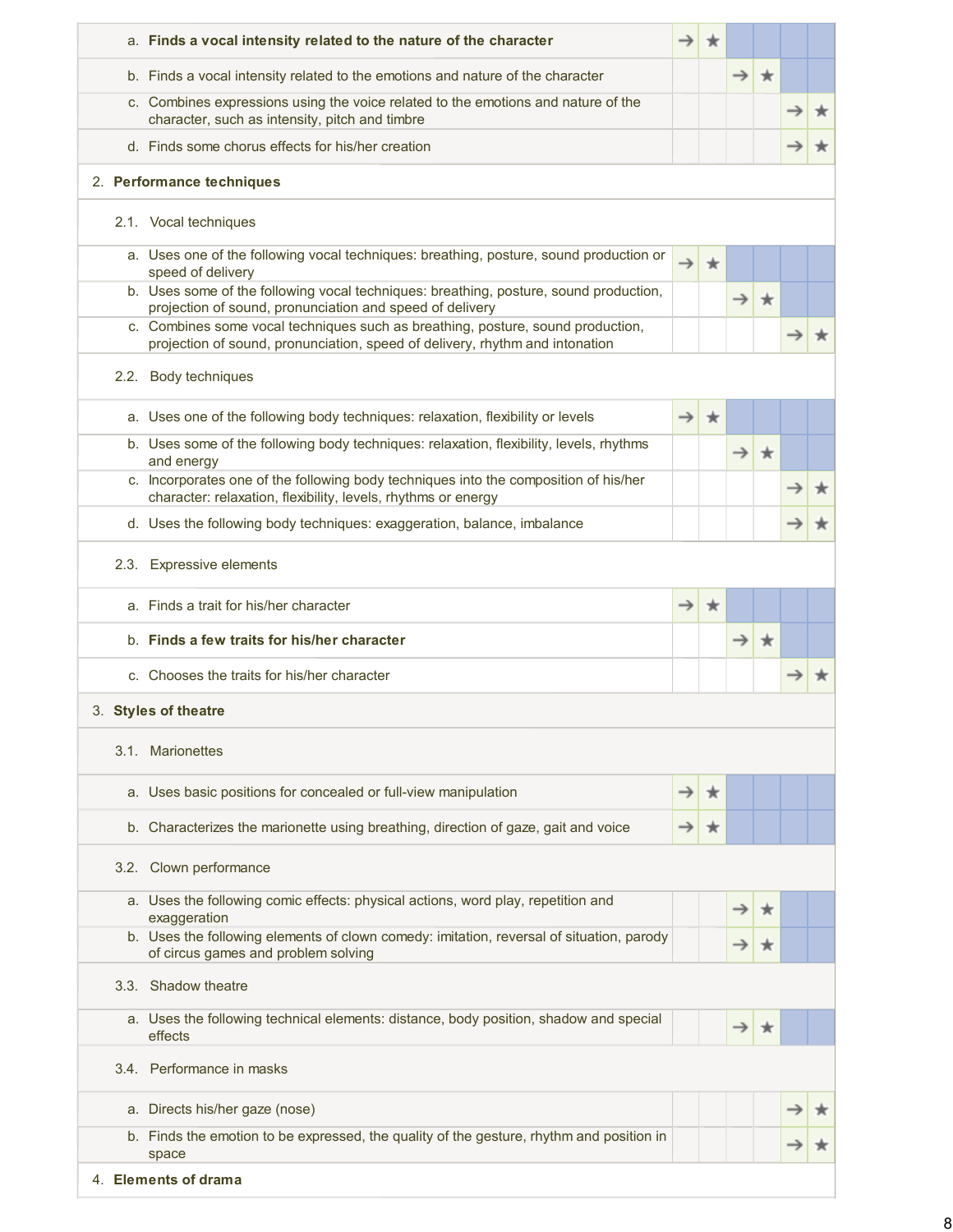| 4.1. Space                                                                                                                  |               |                         |               |         |               |   |
|-----------------------------------------------------------------------------------------------------------------------------|---------------|-------------------------|---------------|---------|---------------|---|
| a. Chooses simple blocking in a performance space                                                                           | $\rightarrow$ | ★                       |               |         |               |   |
| b. Memorizes blocking in a performance space                                                                                |               |                         |               |         |               |   |
| c. Shifts from a limited playing area to a performance area                                                                 |               |                         | →             |         |               |   |
| d. Uses levels in the performance space                                                                                     |               |                         |               |         |               |   |
| 4.2. Object                                                                                                                 |               |                         |               |         |               |   |
| a. Finds an imaginary or utilitarian function for the object                                                                | $\rightarrow$ | ★                       |               |         |               |   |
| b. Uses the object according to its imaginary or utilitarian function                                                       |               |                         |               |         |               |   |
| 4.3. Set design                                                                                                             |               |                         |               |         |               |   |
| a. Arranges the playing area (space)                                                                                        | $\rightarrow$ | ★                       |               |         |               |   |
| b. Arranges the playing area (objects and space)                                                                            |               |                         | $\rightarrow$ | $\star$ |               |   |
| c. Transforms the playing area (during performance)                                                                         |               |                         |               |         |               |   |
| 4.4. Costume                                                                                                                |               |                         |               |         |               |   |
| a. Chooses a costume element based on the character in the story                                                            | $\rightarrow$ | ★                       |               |         |               |   |
| b. Chooses some costume elements based on the character in the story                                                        |               |                         | →             | ∗       |               |   |
| c. Chooses the costume elements based on the character in the story                                                         |               |                         |               |         |               |   |
| 4.5. Sound environment                                                                                                      |               |                         |               |         |               |   |
| a. Finds different vocal effects related to the character                                                                   |               |                         |               |         |               |   |
| b. Finds different sound effects related to the story                                                                       |               |                         |               |         |               |   |
| 4.6. Lighting                                                                                                               |               |                         |               |         |               |   |
| a. Stands in the light based on his/her performance choices                                                                 | $\rightarrow$ | ★                       |               |         |               |   |
| b. Chooses the intensity and colour of the light based on the story                                                         |               |                         | $\rightarrow$ | $\star$ |               |   |
| c. Looks for simple lighting effects related to the story                                                                   |               |                         |               |         | $\rightarrow$ | × |
| C. To organize the elements he/she has chosen                                                                               | 1             | $\overline{2}$          | 3             |         | 5             | 6 |
| a. Tries out sequences of elements of dramatic language, performance techniques,<br>styles of theatre and elements of drama | $\rightarrow$ | ★                       |               |         |               |   |
| b. Puts the elements of the story in order                                                                                  | $\rightarrow$ | $\star$                 |               |         |               |   |
| c. Organizes the content of his/her improvisations                                                                          |               |                         | $\rightarrow$ | $\star$ |               |   |
| d. Organizes the content of his/her improvisations based on his/her creative intention                                      |               |                         |               |         | $\rightarrow$ | ★ |
| Improvises spontaneously and with preparation: sounds, gestures and<br>е.<br>words                                          | →             | ₩                       |               |         |               |   |
| D. To finalize a production                                                                                                 |               | $\overline{\mathbf{2}}$ | 3             |         | 5             | 6 |
| a. Makes adjustments to his/her short scene                                                                                 | →             | ★                       |               |         |               |   |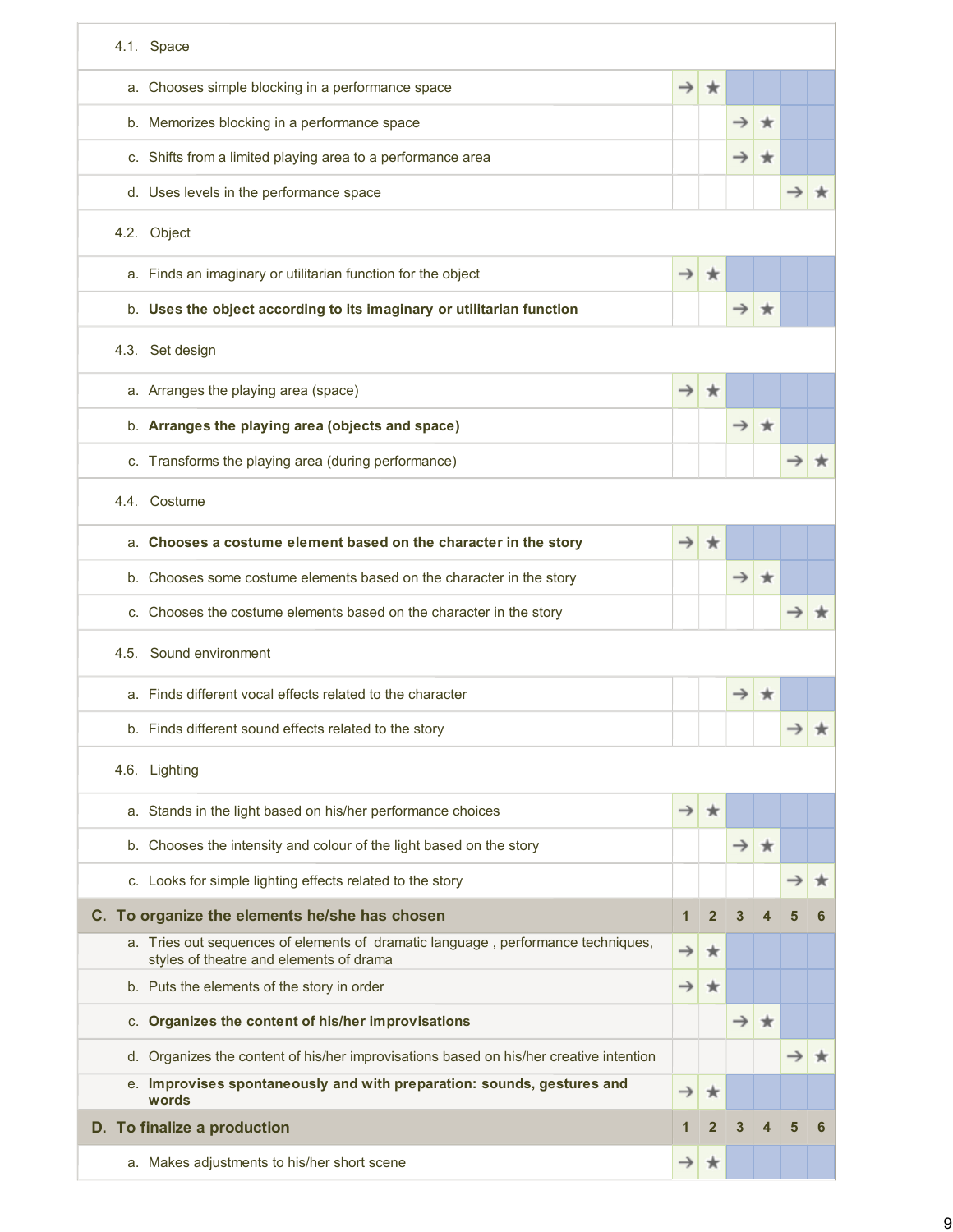| b. Adjusts his/her production based on the initial stimulus for creation                                                                                 |               |                | $\rightarrow$ |         |   |   |
|----------------------------------------------------------------------------------------------------------------------------------------------------------|---------------|----------------|---------------|---------|---|---|
| c. Enhances certain aspects of his/her production using elements of dramatic<br>language, performance techniques, styles of theatre or elements of drama |               |                |               |         |   |   |
| 1. Performance techniques                                                                                                                                |               |                |               |         |   |   |
| 1.1. Performance conditions                                                                                                                              |               |                |               |         |   |   |
| a. Pays attention in his/her prepared or spontaneous improvisations                                                                                      | $\rightarrow$ | $\star$        |               |         |   |   |
| b. Focuses his/her listening in prepared or spontaneous improvisations                                                                                   |               |                | $\rightarrow$ | $\star$ |   |   |
| c. Concentrates in his/her prepared or spontaneous improvisations                                                                                        |               |                |               |         |   |   |
| d. Directs his/her gaze in his/her prepared or spontaneous improvisations                                                                                | $\rightarrow$ | $\star$        |               |         |   |   |
| 1.2. Rules that apply to group performance                                                                                                               |               |                |               |         |   |   |
| a. Responds to a performance direction in his/her prepared or spontaneous<br>improvisations                                                              | $\rightarrow$ | $\star$        |               |         |   |   |
| b. Responds to performance directions in his/her prepared or spontaneous<br>improvisations                                                               |               |                |               |         |   |   |
| E. To share his/her creative experience                                                                                                                  | $\mathbf{1}$  | $\overline{2}$ | 3             |         | 5 | 6 |
| a. Shares significant aspects related to the use of elements of dramatic language,<br>performance techniques, styles of theatre or elements of drama     |               | ★              |               |         |   |   |
| b. Describes important aspects related to the use of elements of dramatic<br>language, performance techniques, styles of theatre or elements of drama    |               |                | $\rightarrow$ | ×       |   |   |
| c. Uses subject-specific vocabulary                                                                                                                      |               |                |               |         |   |   |
|                                                                                                                                                          |               |                |               |         |   |   |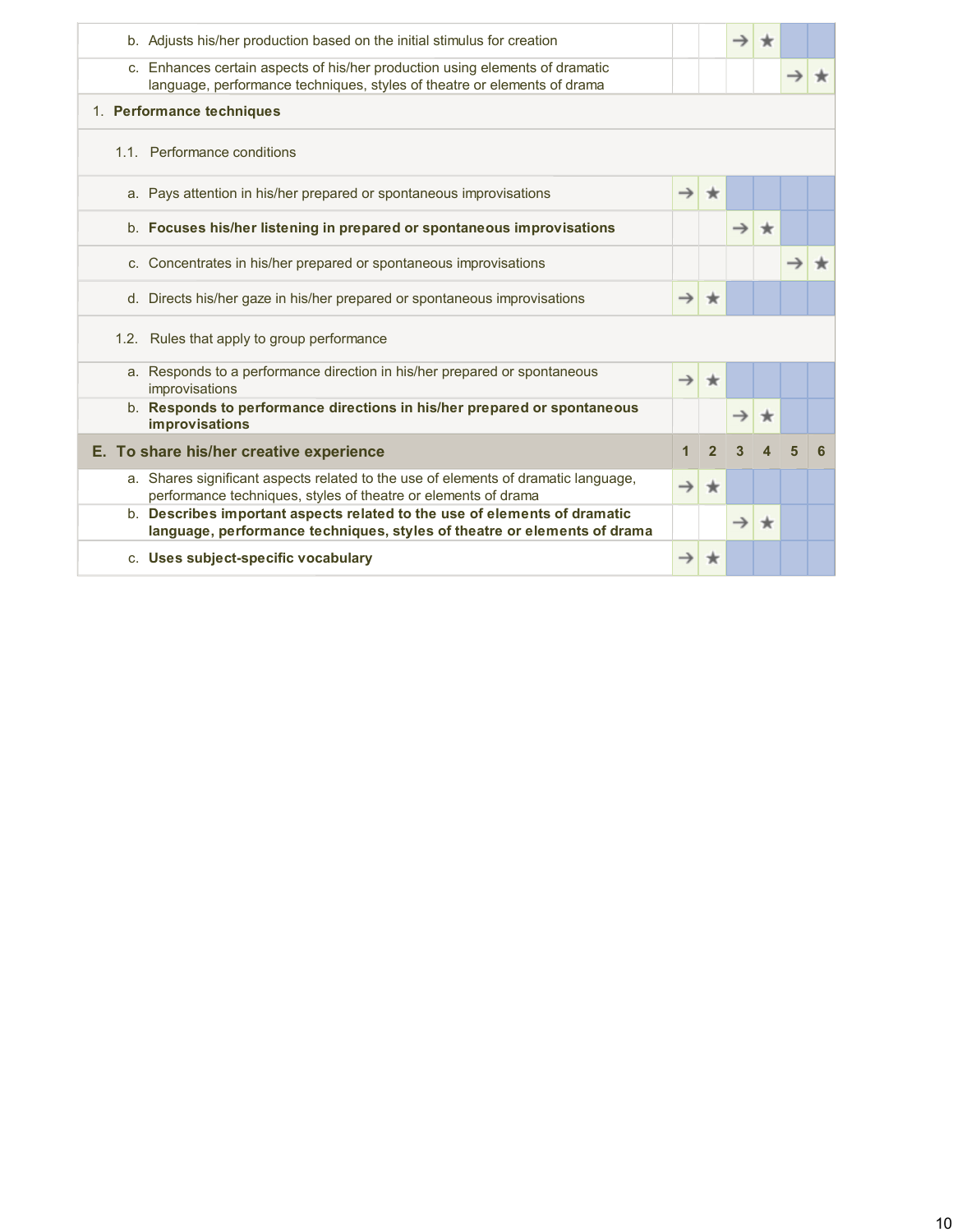# **Applications of Knowledge**

## **Competency 2 – To interpret short scenes**

| →       | Student constructs knowledge with teacher guidance.                                                                    |               |                            |                   |                        |               |              |
|---------|------------------------------------------------------------------------------------------------------------------------|---------------|----------------------------|-------------------|------------------------|---------------|--------------|
| $\star$ | Student applies knowledge by the end of the school year.                                                               |               |                            | <b>Elementary</b> |                        |               |              |
|         | Student reinvests knowledge.                                                                                           |               |                            |                   |                        |               |              |
| cycles. | The statements in bold type indicate knowledge that should be given priority if the program is not taught in all       |               | <b>Cycle</b><br><b>One</b> |                   | <b>Cycle</b><br>Two    | <b>Cycle</b>  | <b>Three</b> |
|         | A. To become familiar with the dramatic content of the scene                                                           | 1             | $\overline{2}$             | 3                 | $\boldsymbol{\Lambda}$ | 5             | 6            |
|         | 1. Structure                                                                                                           |               |                            |                   |                        |               |              |
|         | 1.1. Story development                                                                                                 |               |                            |                   |                        |               |              |
|         | a. Locates the beginning and ending of the story                                                                       | $\rightarrow$ | $\star$                    |                   |                        |               |              |
|         | b. Locates the development, the plot twists and the resolution of the story                                            |               |                            | $\rightarrow$     | $\star$                |               |              |
|         | c. Locates the tableaux in the story                                                                                   |               |                            |                   |                        | $\rightarrow$ | $\star$      |
|         | d. Locates in the scene an element of dramatic language to interpret the character in<br>the story                     | $\rightarrow$ | $\star$                    |                   |                        |               |              |
|         | e. Locates in the scene some elements of dramatic language to interpret the<br>character in the story                  |               |                            | $\rightarrow$     | $\star$                |               |              |
|         | f. Locates in the scene the elements of dramatic language to interpret the character in<br>the story                   |               |                            |                   |                        | $\rightarrow$ | ★            |
|         | g. Makes a few attempts at performing                                                                                  | $\rightarrow$ | $\star$                    |                   |                        |               |              |
|         | h. Translates the content of the scene into dramatic action                                                            |               |                            | →                 | $\star$                |               |              |
|         | 1.2. Type of discourse                                                                                                 |               |                            |                   |                        |               |              |
|         | a. Locates the dialogue and narration in the story                                                                     | →             | ★                          |                   |                        |               |              |
|         | B. To apply elements of the language of drama, performance techniques,<br>styles of theatre and elements of drama      |               | $\overline{2}$             | 3                 |                        | 5             | 6            |
|         | 1. Language of drama                                                                                                   |               |                            |                   |                        |               |              |
|         | 1.1. Expression using the body                                                                                         |               |                            |                   |                        |               |              |
|         | a. Uses an attitude and a gesture related to the character in the story                                                | $\rightarrow$ | ж                          |                   |                        |               |              |
|         | b. Uses some different attitudes, gestures, mimicry and movements related to the<br>character in the story             |               |                            | →                 |                        |               |              |
|         | c. Chooses some different attitudes, gestures, mimicry, movements and rhythms<br>related to the character in the story |               |                            |                   |                        |               |              |
|         | 1.2. Expression using the voice                                                                                        |               |                            |                   |                        |               |              |
|         | 1.2.1 Vocal sounds                                                                                                     |               |                            |                   |                        |               |              |
|         | a. Uses a noise and a sound related to the dramatic actions                                                            | →             | 食                          |                   |                        |               |              |
|         | b. Uses some noises and sounds related to the dramatic actions and the character's<br>emotions                         |               |                            |                   |                        |               |              |
|         | c. Integrates some noises and sounds related to the dramatic actions and the<br>character's emotions                   |               |                            |                   |                        |               |              |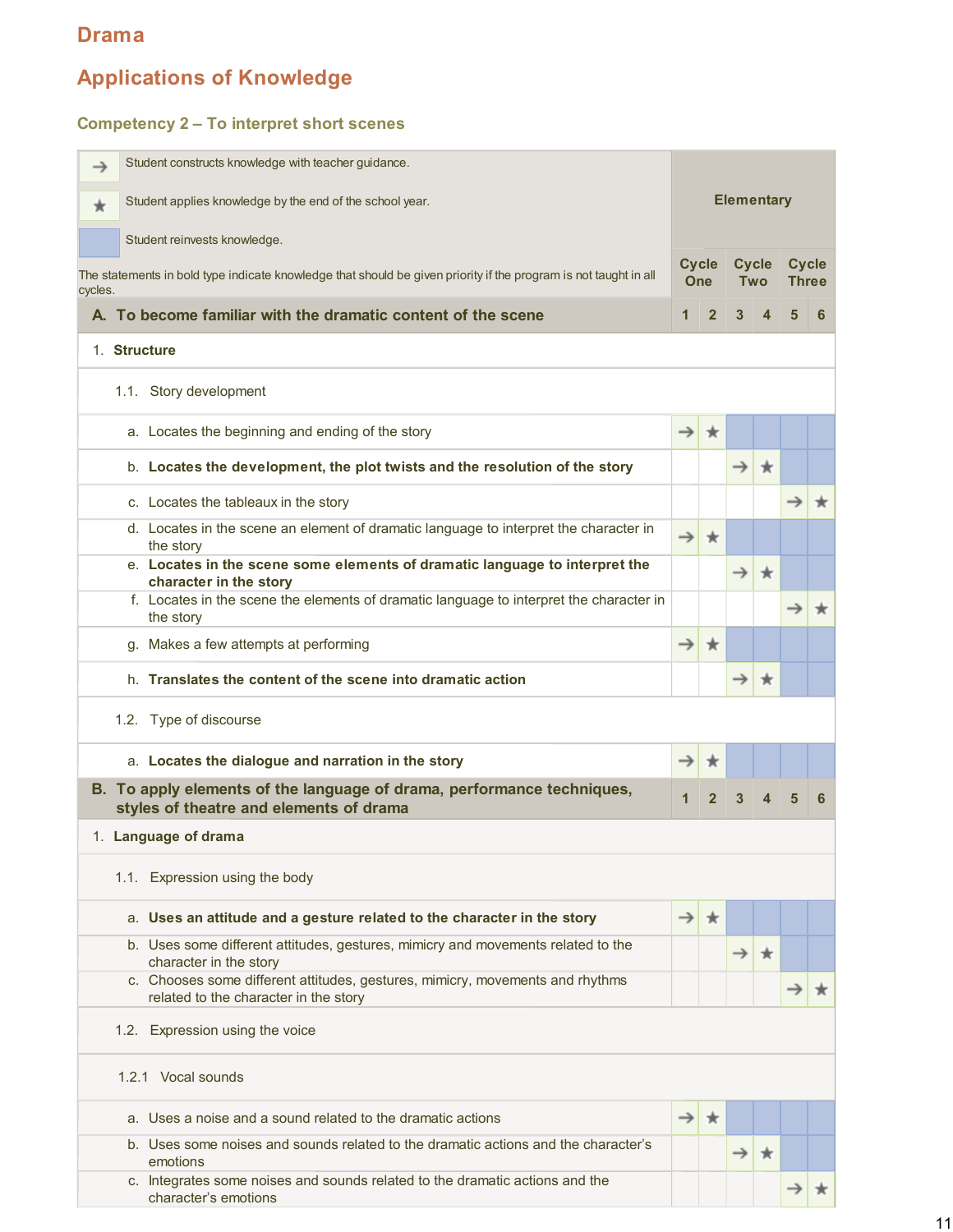| 1.2.2 Speech                                                                                                                                                                                       |               |         |               |         |  |
|----------------------------------------------------------------------------------------------------------------------------------------------------------------------------------------------------|---------------|---------|---------------|---------|--|
| a. Locates the vocal intensity that corresponds to the nature of the character in<br>the story                                                                                                     | →             | ∗       |               |         |  |
| b. Uses the vocal intensity that corresponds to the character's emotion and nature in<br>the story                                                                                                 |               |         | $\rightarrow$ | $\star$ |  |
| c. Combines means that correspond to the character's emotion and nature in the story<br>such as intensity, pitch and timbre                                                                        |               |         |               |         |  |
| 2. Performance techniques                                                                                                                                                                          |               |         |               |         |  |
| 2.1. Performance conditions                                                                                                                                                                        |               |         |               |         |  |
| a. Memorizes a few lines and movements in the performance space                                                                                                                                    | →             | 食       |               |         |  |
| b. Memorizes a short script and movements in the performance space                                                                                                                                 |               |         | $\rightarrow$ | $\star$ |  |
| c. Memorizes a script excerpt and his/her movements in the performance space                                                                                                                       |               |         |               |         |  |
| 2.2. Vocal techniques                                                                                                                                                                              |               |         |               |         |  |
| a. Uses a vocal technique related to the character in the story (breathing, posture,<br>production of sound or speed of delivery)                                                                  | $\rightarrow$ | ★       |               |         |  |
| b. Uses some vocal techniques related to the character in the story (breathing, posture,<br>sound production, projection of sound, pronunciation and speed of delivery)                            |               |         | →             | $\star$ |  |
| c. Combines some vocal techniques related to the character in the story (breathing,<br>posture, sound production, projection of sound, pronunciation, speed of delivery,<br>rhythm and intonation) |               |         |               |         |  |
| 2.3. Body techniques                                                                                                                                                                               |               |         |               |         |  |
| a. Uses one of the following body techniques: relaxation, flexibility or levels                                                                                                                    | $\rightarrow$ | $\star$ |               |         |  |
| b. Uses some of the following body techniques: relaxation, flexibility, levels, rhythm and<br>energy                                                                                               |               |         | →             | $\star$ |  |
| c. Integrates one of the following body techniques: relaxation, flexibility, levels, rhythm<br>or energy                                                                                           |               |         |               |         |  |
| d. Uses exaggeration, balance or imbalance                                                                                                                                                         |               |         |               |         |  |
| 3. Styles of theatre                                                                                                                                                                               |               |         |               |         |  |
| 3.1. Marionettes                                                                                                                                                                                   |               |         |               |         |  |
| a. Uses the basic positions for concealed or full-view manipulation                                                                                                                                |               | ж       |               |         |  |
| b. Characterizes the marionette using breathing, direction of gaze, gait and voice                                                                                                                 | →             |         |               |         |  |
| 3.2. Clown performance                                                                                                                                                                             |               |         |               |         |  |
| a. Uses the following comic effects: physical actions, word play, repetition and<br>exaggeration                                                                                                   |               |         |               |         |  |
| b. Uses the following elements of clown comedy: imitation, reversal of situation, parody<br>of circus games and problem solving                                                                    |               |         |               |         |  |
| 3.3. Shadow theatre                                                                                                                                                                                |               |         |               |         |  |
| a. Uses the following technical elements: distance, body position, shadow and special<br>effects                                                                                                   |               |         |               |         |  |
| 3.4. Performance in masks                                                                                                                                                                          |               |         |               |         |  |
| a. Directs his/her gaze (nose)                                                                                                                                                                     |               |         |               |         |  |
| b. Locates the emotion to be expressed, the quality of the gesture, rhythm and position<br>in space                                                                                                |               |         |               |         |  |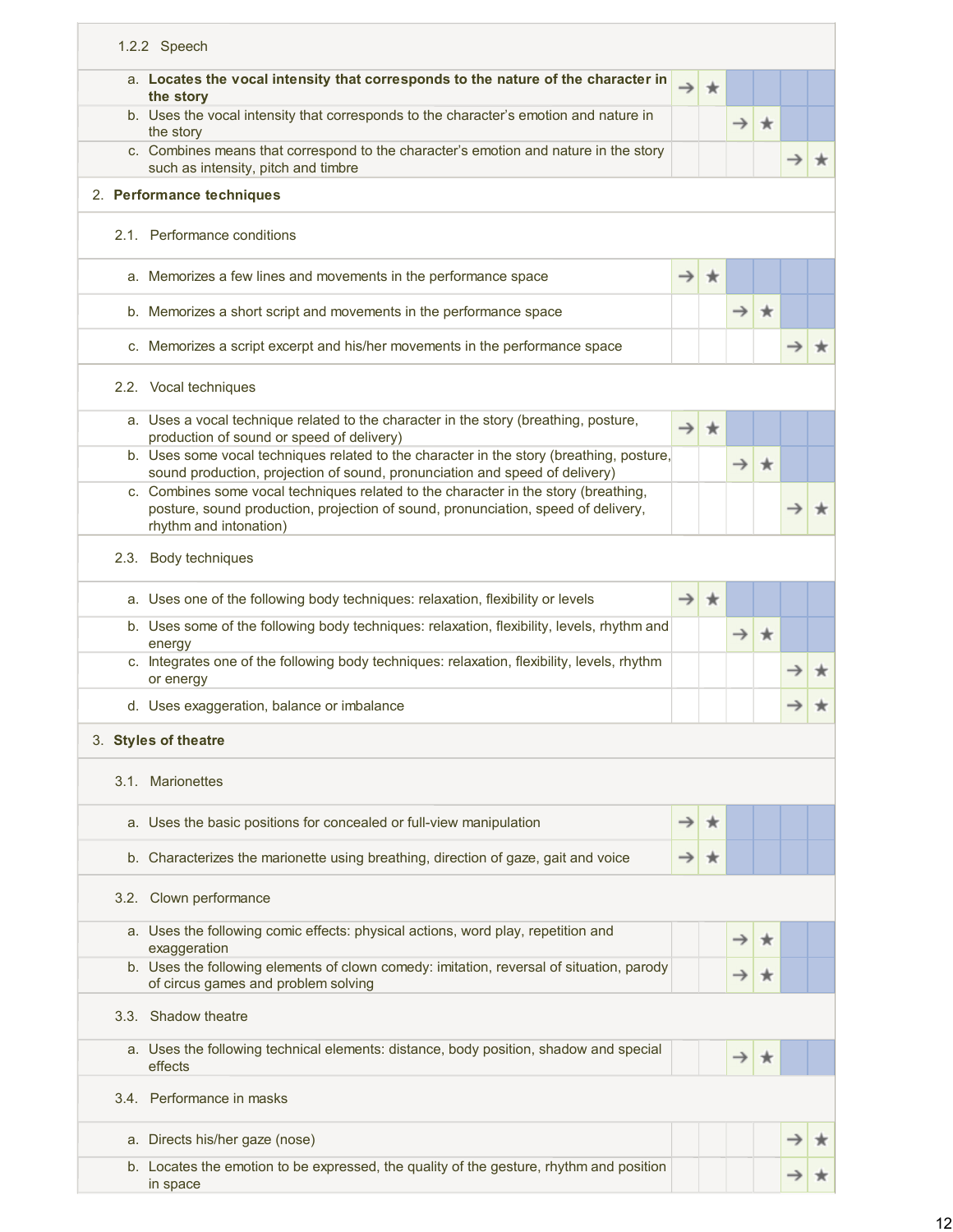| 4. Elements of drama                                                       |               |                |               |         |  |
|----------------------------------------------------------------------------|---------------|----------------|---------------|---------|--|
| 4.1. Space                                                                 |               |                |               |         |  |
| a. Does simple blocking related to the content of the story                | →             | ★              |               |         |  |
| b. Memorizes blocking related to the content of the story                  |               |                | $\rightarrow$ | $\star$ |  |
| c. Shifts from a limited playing area to a performance area                |               |                | →             |         |  |
| d. Uses levels in the performance space                                    |               |                |               |         |  |
| 4.2. Object                                                                |               |                |               |         |  |
| a. Uses the object based on the content of the story                       | $\rightarrow$ | ₩              |               |         |  |
| 4.3. Set design                                                            |               |                |               |         |  |
| a. Respects the arrangement of the playing area (space)                    | $\rightarrow$ | $\star$        |               |         |  |
| b. Respects the arrangement of the playing area (objects and space)        |               |                | $\rightarrow$ | $\star$ |  |
| c. Transforms the playing area (during performance)                        |               |                |               |         |  |
| 4.4. Costume                                                               |               |                |               |         |  |
| a. Chooses a costume element related to the character in the story         | $\rightarrow$ | ★              |               |         |  |
| b. Chooses some costume elements related to the character in the story     |               |                | $\rightarrow$ | $\star$ |  |
| c. Chooses the costume related to the character in the story               |               |                |               |         |  |
| C. To bring out the expressive elements of the scene                       | 1             | $\mathbf{2}$   |               |         |  |
| 1. Performance techniques                                                  |               |                |               |         |  |
| 1.1. Expressive elements                                                   |               |                |               |         |  |
| a. Respects the nature of the character in the story                       | →             | ж              |               |         |  |
| b. Respects the characteristics of the story                               |               |                |               | ∗       |  |
| 2. Elements of drama                                                       |               |                |               |         |  |
| 2.1. Sound environment                                                     |               |                |               |         |  |
| a. Produces vocal effects related to the character                         |               |                | →             |         |  |
| b. Produces sound effects related to the story                             |               |                |               |         |  |
| 2.2. Lighting                                                              |               |                |               |         |  |
| a. Stands in the light according to the established performance directions | $\rightarrow$ | ★              |               |         |  |
| b. Uses an intensity and colour that respect the story directions          |               |                | →             | ★       |  |
| c. Uses some simple lighting effects to support the dramatic action        |               |                |               |         |  |
| D. To apply the rules for group performance                                | $\mathbf{1}$  | $\overline{2}$ |               |         |  |
| 1. Performance techniques                                                  |               |                |               |         |  |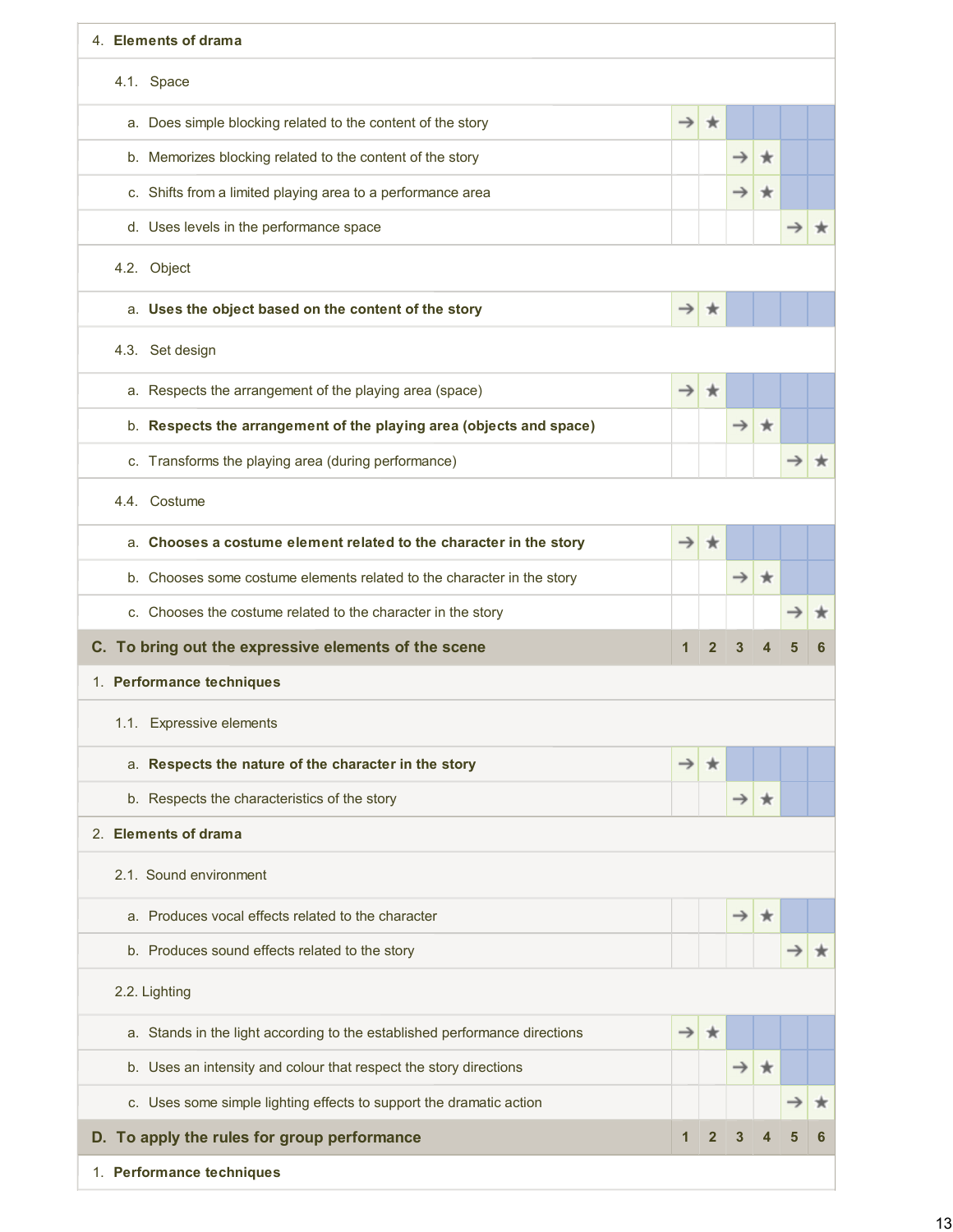| 1.1. Performance conditions                                                                                                                                   |               |                 |                        |   |  |
|---------------------------------------------------------------------------------------------------------------------------------------------------------------|---------------|-----------------|------------------------|---|--|
| a. Pays attention during the performance                                                                                                                      | $\rightarrow$ |                 |                        |   |  |
| b. Focuses his/her listening during the performance                                                                                                           |               | $\rightarrow$   | $\star$                |   |  |
| c. Sustains his/her concentration during the performance                                                                                                      |               |                 |                        |   |  |
| 1.2. Rules that apply to group performance                                                                                                                    |               |                 |                        |   |  |
| a. Respects the established performance directions                                                                                                            |               |                 |                        |   |  |
| b. Respects some characteristics of the chorus established in the performance                                                                                 |               |                 |                        |   |  |
| E. To share his/her interpretation experience                                                                                                                 |               | $2 \mid 3 \mid$ | $\boldsymbol{\Lambda}$ | 5 |  |
| a. Shares significant aspects related to the use of elements of dramatic language,<br>performance techniques, styles of theatre or elements of drama          |               |                 |                        |   |  |
| Describes important aspects related to the use of elements of dramatic<br>$b_{-}$<br>language, performance techniques, styles of theatre or elements of drama |               |                 |                        |   |  |
| c. Uses subject-specific vocabulary                                                                                                                           |               |                 |                        |   |  |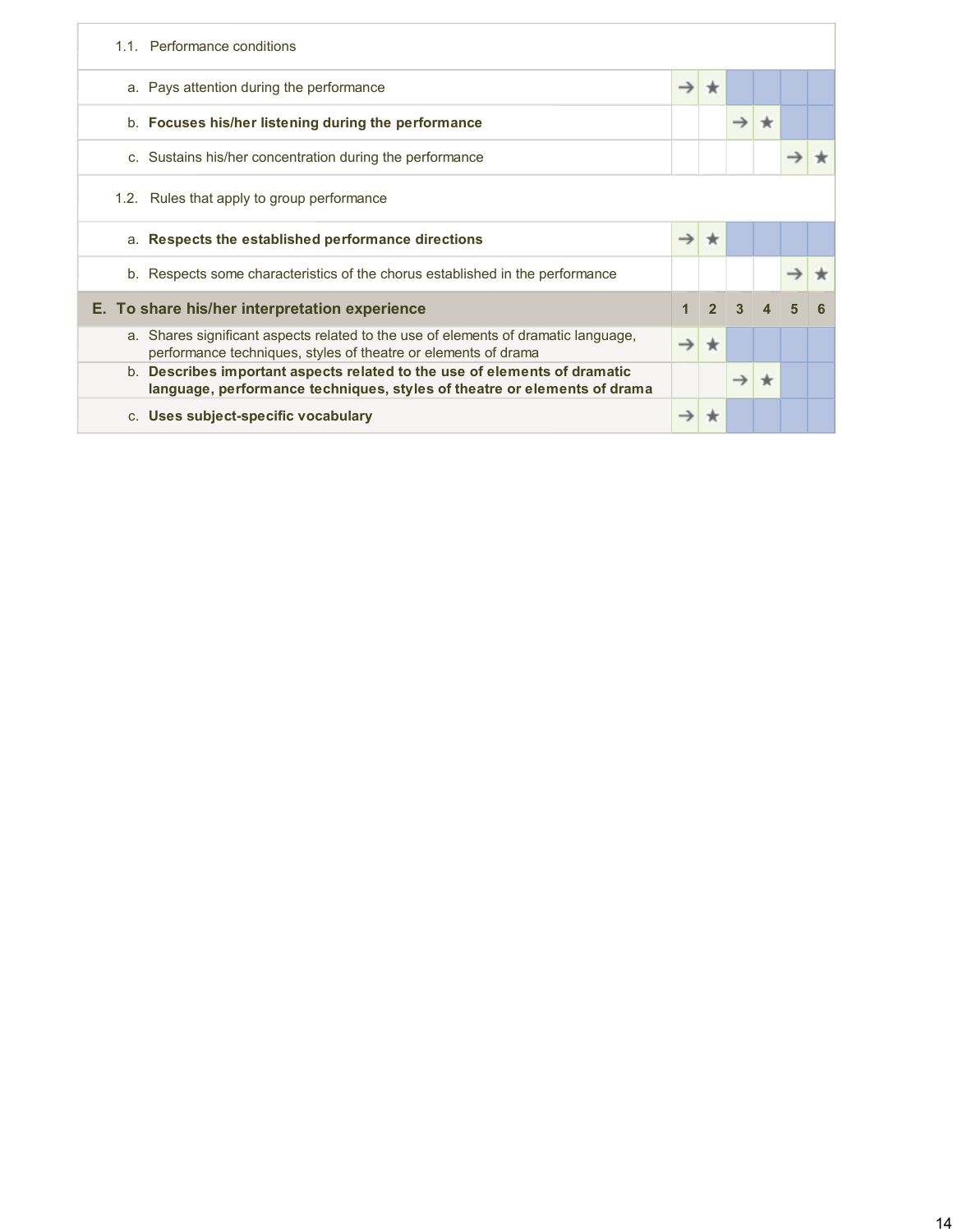# **Applications of Knowledge**

#### **Competency 3 – To appreciate dramatic works, personal productions and those of classmates**

| →                               | Student constructs knowledge with teacher guidance.                                                                                                                |                            |                |                            |                  |                              |   |  |  |  |  |
|---------------------------------|--------------------------------------------------------------------------------------------------------------------------------------------------------------------|----------------------------|----------------|----------------------------|------------------|------------------------------|---|--|--|--|--|
| ★                               | Student applies knowledge by the end of the school year.                                                                                                           | <b>Elementary</b>          |                |                            |                  |                              |   |  |  |  |  |
|                                 | Student reinvests knowledge.                                                                                                                                       |                            |                |                            |                  |                              |   |  |  |  |  |
| cycles.                         | The statements in bold type indicate knowledge that should be given priority if the program is not taught in all                                                   | <b>Cycle</b><br><b>One</b> |                | <b>Cycle</b><br><b>Two</b> |                  | <b>Cycle</b><br><b>Three</b> |   |  |  |  |  |
|                                 | A. To examine an excerpt from a dramatic work or a dramatic production for<br>elements of content                                                                  | 1                          | $\overline{2}$ | 3                          | $\boldsymbol{A}$ | 5                            | 6 |  |  |  |  |
|                                 | a. Observes some subject-specific elements in student productions                                                                                                  | $\rightarrow$              | $\star$        |                            |                  |                              |   |  |  |  |  |
|                                 | b. Observes some subject-specific elements in excerpts of works past and present,<br>from here and elsewhere                                                       | →                          | ★              |                            |                  |                              |   |  |  |  |  |
|                                 | 1. Language of drama                                                                                                                                               |                            |                |                            |                  |                              |   |  |  |  |  |
| 1.1. Expression using the body  |                                                                                                                                                                    |                            |                |                            |                  |                              |   |  |  |  |  |
|                                 | a. Observes some of the following expressions using the body: attitude and<br>gestures related to the characters                                                   | $\rightarrow$              | $\star$        |                            |                  |                              |   |  |  |  |  |
|                                 | b. Observes some of the following expressions using the body: attitude, gestures,<br>mimicry and movement related to the characters or the dramatic action         |                            |                | $\rightarrow$              | $\star$          |                              |   |  |  |  |  |
|                                 | c. Observes some of the following expressions using the body: gestures, attitude,<br>mimicry, movement and rhythm related to the characters or the dramatic action |                            |                |                            |                  | →                            |   |  |  |  |  |
| 1.2. Expression using the voice |                                                                                                                                                                    |                            |                |                            |                  |                              |   |  |  |  |  |
| 1.2.1 Vocal sounds              |                                                                                                                                                                    |                            |                |                            |                  |                              |   |  |  |  |  |
|                                 | a. Locates some of the following expressions using the voice in dramatic action: noises<br>and sounds                                                              | $\rightarrow$              | $\star$        |                            |                  |                              |   |  |  |  |  |
|                                 | b. Locates some of the following expressions using the voice in dramatic action or<br>related to the character's emotions: noises and sounds                       |                            |                | $\rightarrow$              | $\star$          |                              |   |  |  |  |  |
|                                 | c. Verifies the pertinence of the noises and sounds used in dramatic action or related<br>to the character's emotions                                              |                            |                |                            |                  | →                            |   |  |  |  |  |
|                                 | 1.2.2 Speech                                                                                                                                                       |                            |                |                            |                  |                              |   |  |  |  |  |
|                                 | a. Observes the intensity of the voice related to the nature of the character                                                                                      | →                          | ★              |                            |                  |                              |   |  |  |  |  |
|                                 | b. Observes the intensity of the voice related to the character's nature and emotions                                                                              |                            |                | $\rightarrow$              | $\star$          |                              |   |  |  |  |  |
|                                 | c. Verifies the pertinence of the choice of intensity, timbre and pitch related to the<br>character's nature and emotions                                          |                            |                |                            |                  | →                            |   |  |  |  |  |
|                                 | d. Observes the choral effects integrated into the work or production                                                                                              |                            |                |                            |                  |                              |   |  |  |  |  |
| 2. Performance techniques       |                                                                                                                                                                    |                            |                |                            |                  |                              |   |  |  |  |  |
|                                 | 2.1. Performance conditions                                                                                                                                        |                            |                |                            |                  |                              |   |  |  |  |  |
|                                 | a. Observes one of the following performance conditions: attention, memorization or<br>direction of gaze                                                           | →                          | $\pi$          |                            |                  |                              |   |  |  |  |  |
|                                 | b. Observes some of the following performance conditions: listening,<br>memorization and direction of gaze                                                         |                            |                |                            | $\star$          |                              |   |  |  |  |  |
|                                 | c. Observes some of the following performance conditions: concentration,<br>memorization and direction of gaze                                                     |                            |                |                            |                  |                              |   |  |  |  |  |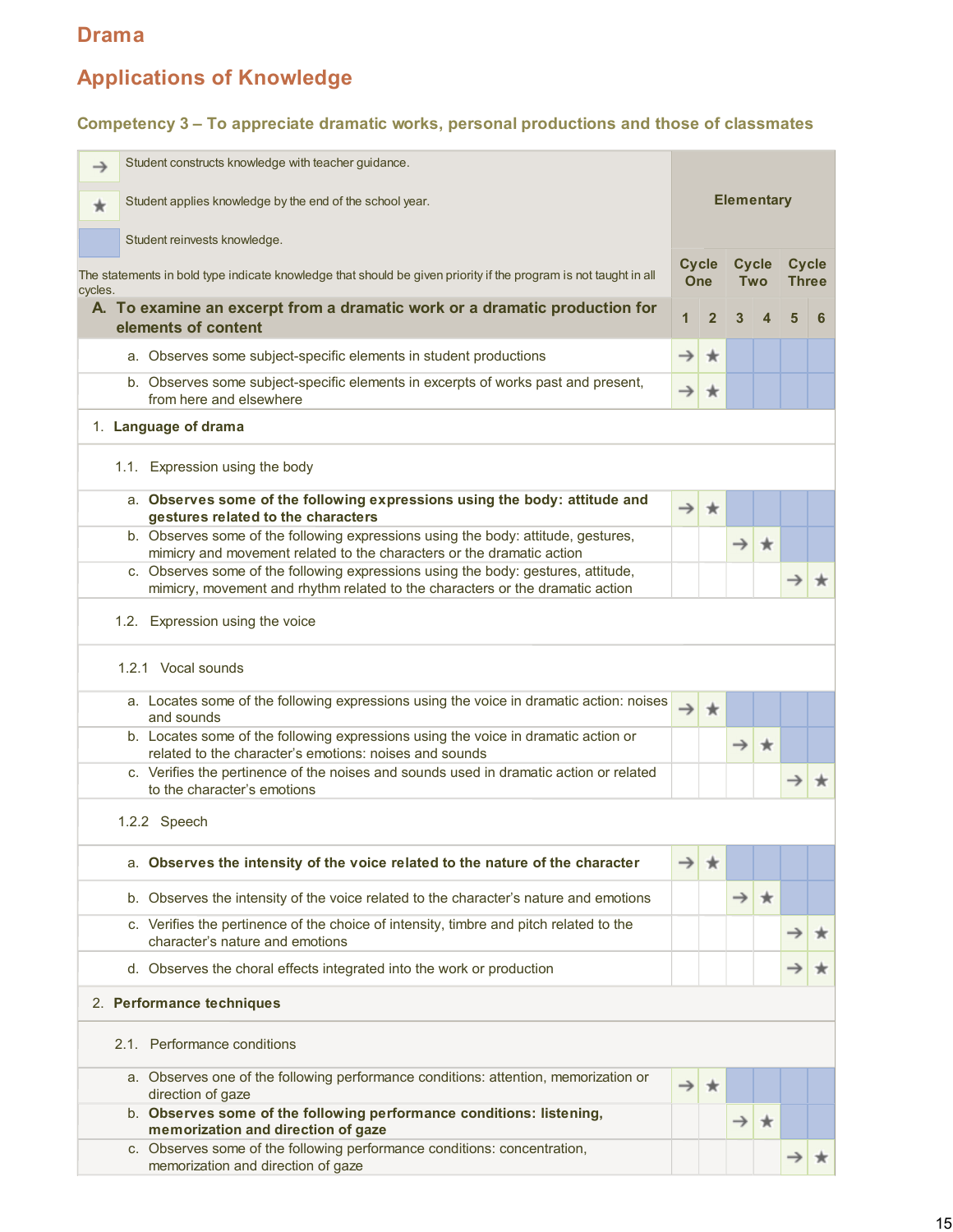|  | 2.2. Rules that apply to group performance                                                                                                                                  |               |   |               |         |  |
|--|-----------------------------------------------------------------------------------------------------------------------------------------------------------------------------|---------------|---|---------------|---------|--|
|  | a. Locates a performance direction used                                                                                                                                     | →             |   |               |         |  |
|  | b. Locates some of the performance directions used                                                                                                                          |               |   | $\rightarrow$ | $\star$ |  |
|  | c. Verifies the accuracy of the performance directions used                                                                                                                 |               |   |               |         |  |
|  | 2.3. Vocal techniques                                                                                                                                                       |               |   |               |         |  |
|  | a. Observes one of the following vocal techniques: posture, sound production, speed<br>of delivery                                                                          |               |   |               |         |  |
|  | b. Observes some of the following vocal techniques: breathing, posture, sound<br>production, projection of sound, pronunciation, speed of delivery                          |               |   | →             | $\star$ |  |
|  | c. Verifies the pertinence of the vocal techniques used: breathing, posture, sound<br>production, projection of sound, pronunciation, rhythm, intonation, speed of delivery |               |   |               |         |  |
|  | 2.4. Body techniques                                                                                                                                                        |               |   |               |         |  |
|  | a. Observes one of the following body techniques: relaxation, flexibility, levels                                                                                           |               | ж |               |         |  |
|  | b. Observes some of the following body techniques: relaxation, flexibility, levels,<br>rhythms, energy                                                                      |               |   | $\rightarrow$ | $\star$ |  |
|  | c. Verifies the pertinence of the body techniques used: relaxation, flexibility, levels,<br>rhythms, energy                                                                 |               |   |               |         |  |
|  | d. Observes exaggeration, balance, imbalance                                                                                                                                |               |   |               |         |  |
|  | 2.5. Expressive elements                                                                                                                                                    |               |   |               |         |  |
|  | a. Observes an expressive element used to show the nature of the character                                                                                                  | $\rightarrow$ | ★ |               |         |  |
|  | b. Observes some expressive elements used to show the nature of the character                                                                                               |               |   | $\rightarrow$ | $\star$ |  |
|  | c. Observes the expressive elements used to show the nature of the character                                                                                                |               |   |               |         |  |
|  | 3. Styles of theatre                                                                                                                                                        |               |   |               |         |  |
|  | 3.1. Marionnettes                                                                                                                                                           |               |   |               |         |  |
|  | a. Observes the basic positions of concealed or full-view manipulation                                                                                                      | →             |   |               |         |  |
|  | b. Observes means used to characterize marionettes such as breathing, direction of<br>gaze, gait and actions                                                                | $\rightarrow$ | ★ |               |         |  |
|  | 3.2. Clown performance                                                                                                                                                      |               |   |               |         |  |
|  | a. Observes some of the following comic effects: physical actions, word play, repetition<br>and exaggeration                                                                |               |   |               |         |  |
|  | b. Observes the following elements of clown comedy: imitation, reversal of situation,<br>parody of circus games and problem solving                                         |               |   |               | ★       |  |
|  | 3.3. Shadow theatre                                                                                                                                                         |               |   |               |         |  |
|  | a. Observes the following technical elements: distance, body position, shadow and<br>special effects                                                                        |               |   | →             | ж       |  |
|  | 3.4. Performance in masks                                                                                                                                                   |               |   |               |         |  |
|  | a. Observes the direction of gaze (nose), the origin and quality of gesture, rhythm and<br>position in space                                                                |               |   |               |         |  |
|  | 4. Elements of drama                                                                                                                                                        |               |   |               |         |  |
|  | 4.1. Space                                                                                                                                                                  |               |   |               |         |  |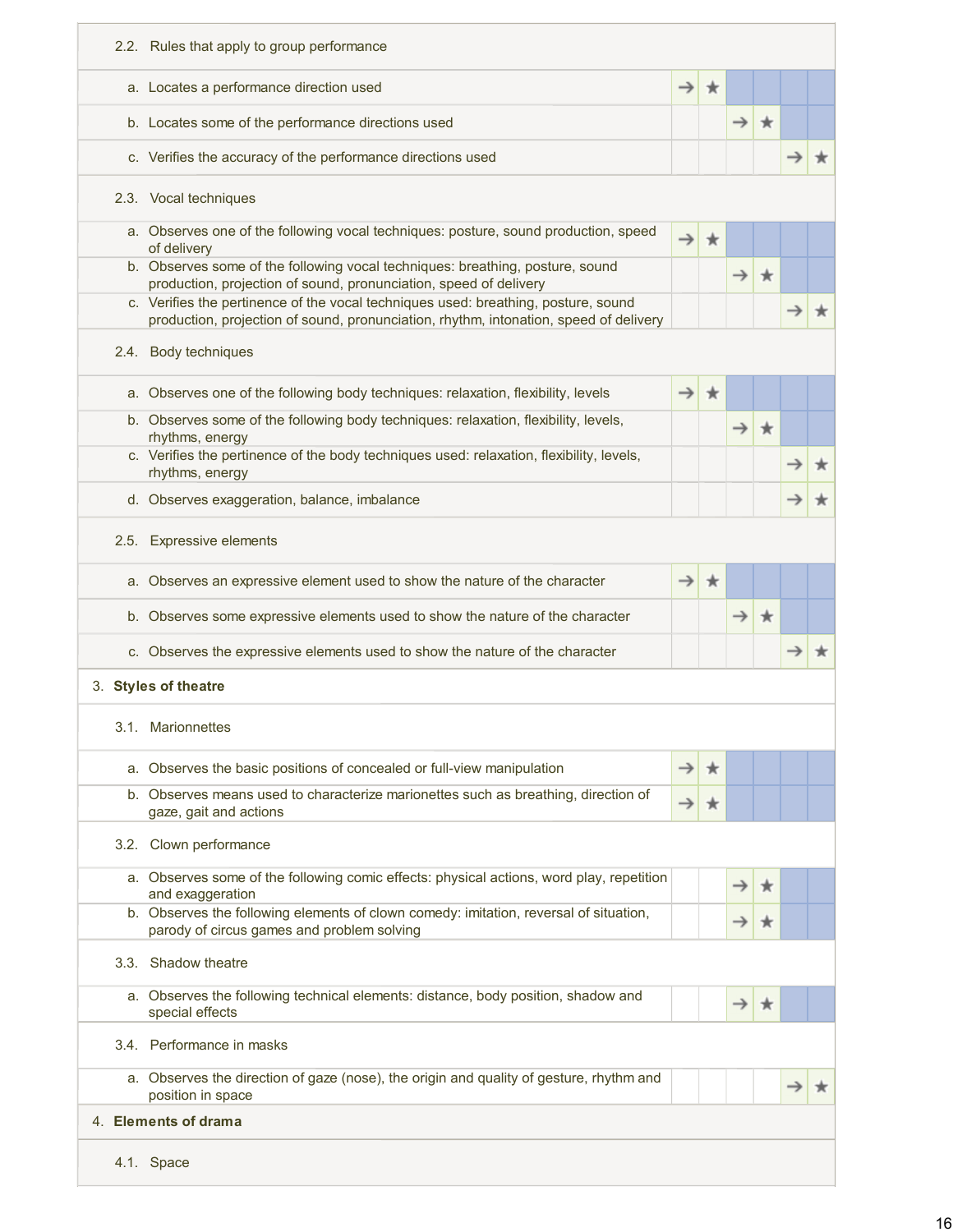|               | a. Observes the simple blocking used                                         | →             |                |               |               |   |   |  |  |  |
|---------------|------------------------------------------------------------------------------|---------------|----------------|---------------|---------------|---|---|--|--|--|
|               | b. Verifies the accuracy of the memorized blocking                           |               |                | $\rightarrow$ | $\rightarrow$ |   |   |  |  |  |
|               | c. Observes the levels used                                                  |               |                |               |               |   |   |  |  |  |
|               | 4.2. Object                                                                  |               |                |               |               |   |   |  |  |  |
|               | a. Observes the imaginary or utilitarian function of the object in the story | →             | ∗              |               |               |   |   |  |  |  |
|               | 4.3. Set design                                                              |               |                |               |               |   |   |  |  |  |
|               | a. Observes the arrangement of the playing area (space)                      | →             | ★              |               |               |   |   |  |  |  |
|               | b. Observes the arrangement of the playing area (objects and space)          |               |                | $\rightarrow$ | $\star$       |   |   |  |  |  |
|               | c. Observes the transformation of the playing area (during performance)      |               |                |               |               |   |   |  |  |  |
| 4.4. Costume  |                                                                              |               |                |               |               |   |   |  |  |  |
| a.            | Observes the choice of a costume element                                     | →             | $\star$        |               |               |   |   |  |  |  |
|               | b. Observes the choice of some costume elements                              |               |                | →             | ∗             |   |   |  |  |  |
|               | c. Observes the choice of costume                                            |               |                |               |               |   |   |  |  |  |
|               | 4.5. Sound environment                                                       |               |                |               |               |   |   |  |  |  |
| a.            | Observes different vocal effects related to the character                    |               |                | $\rightarrow$ | $\star$       |   |   |  |  |  |
|               | b. Observes different sound effects related to the story                     |               |                |               |               |   |   |  |  |  |
|               | 4.6. Lighting                                                                |               |                |               |               |   |   |  |  |  |
|               | a. Observes the position of the character in the light                       |               |                |               |               |   |   |  |  |  |
|               | b. Observes the intensity and colour of the light                            |               |                | →             |               |   |   |  |  |  |
|               | c. Observes simple lighting effects                                          |               |                |               |               |   |   |  |  |  |
| 5. Structures |                                                                              |               |                |               |               |   |   |  |  |  |
|               | 5.1. Story development                                                       |               |                |               |               |   |   |  |  |  |
|               | a. Summarizes the story (beginning and ending)                               | →             | ★              |               |               |   |   |  |  |  |
|               | b. Summarizes the story development, plot twists and ending                  |               |                | $\rightarrow$ | $\star$       |   |   |  |  |  |
|               | c. Identifies the tableaux                                                   |               |                |               |               |   |   |  |  |  |
|               | B. To examine an excerpt from a dramatic work for sociocultural references   | 1             | $\overline{2}$ | 3             |               |   |   |  |  |  |
|               | a. Observes an element representing a sociocultural aspect                   |               |                | $\rightarrow$ | $\star$       |   |   |  |  |  |
|               | b. Locates elements representing a sociocultural aspect                      |               |                |               |               | → | ★ |  |  |  |
|               | C. To make connections between what he/she has felt and examined             | 1             | $\overline{2}$ | 3             | 4             | 5 | 6 |  |  |  |
|               | a. Names an element observed in the short scene that elicited an emotion     | $\rightarrow$ | $\star$        |               |               |   |   |  |  |  |
|               | b. Explains why an element in particular elicited an emotion                 |               |                | →             | ★             |   |   |  |  |  |